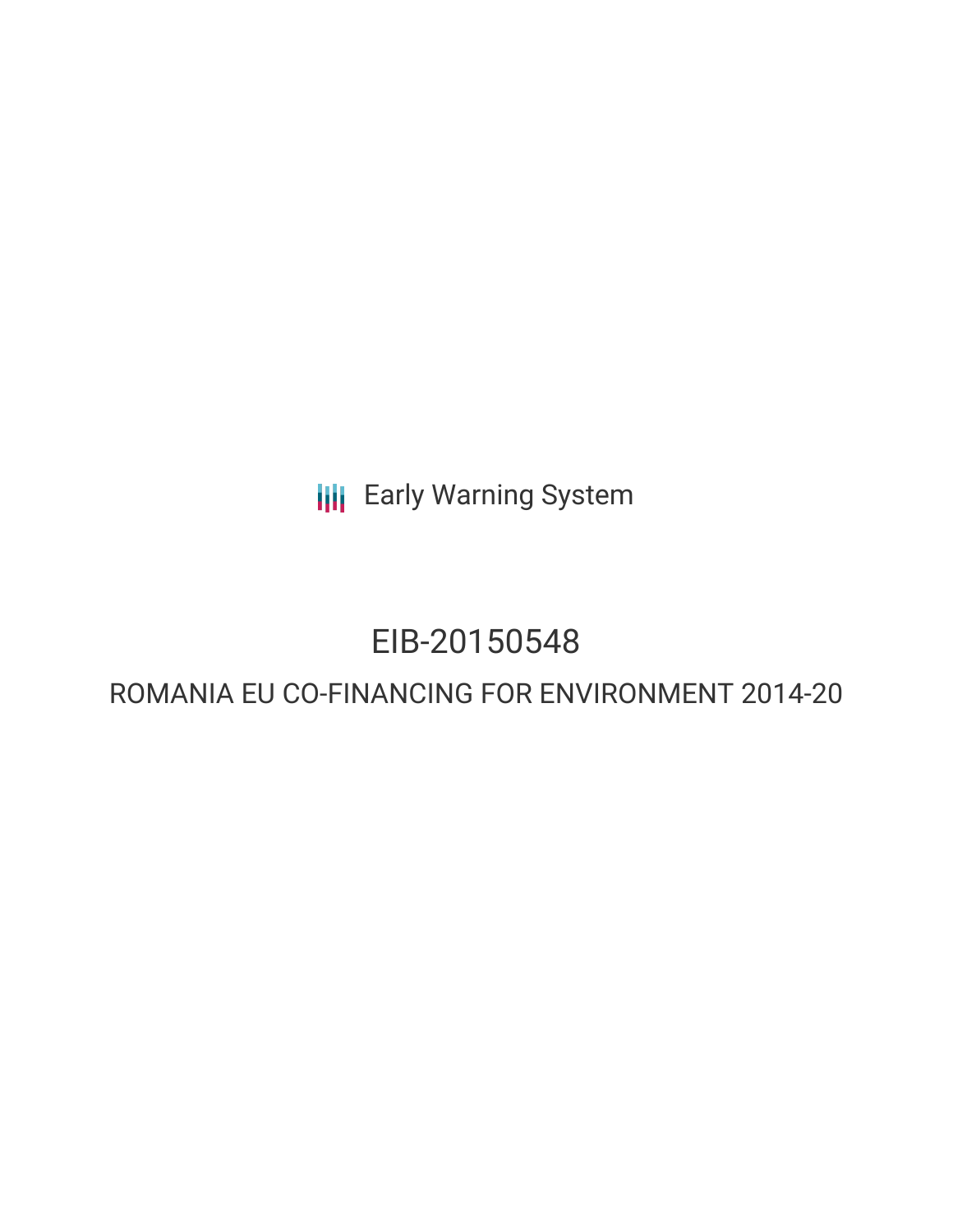

#### **Quick Facts**

| <b>Countries</b>               | Romania                                            |
|--------------------------------|----------------------------------------------------|
|                                |                                                    |
| <b>Financial Institutions</b>  | European Investment Bank (EIB)                     |
| <b>Status</b>                  | Approved                                           |
| <b>Bank Risk Rating</b>        | U                                                  |
| <b>Voting Date</b>             | 2016-06-16                                         |
| <b>Borrower</b>                | Government of Romania                              |
| <b>Sectors</b>                 | Construction, Infrastructure, Water and Sanitation |
| <b>Investment Type(s)</b>      | Loan                                               |
| <b>Investment Amount (USD)</b> | \$334.77 million                                   |
| <b>Project Cost (USD)</b>      | \$4,984.77 million                                 |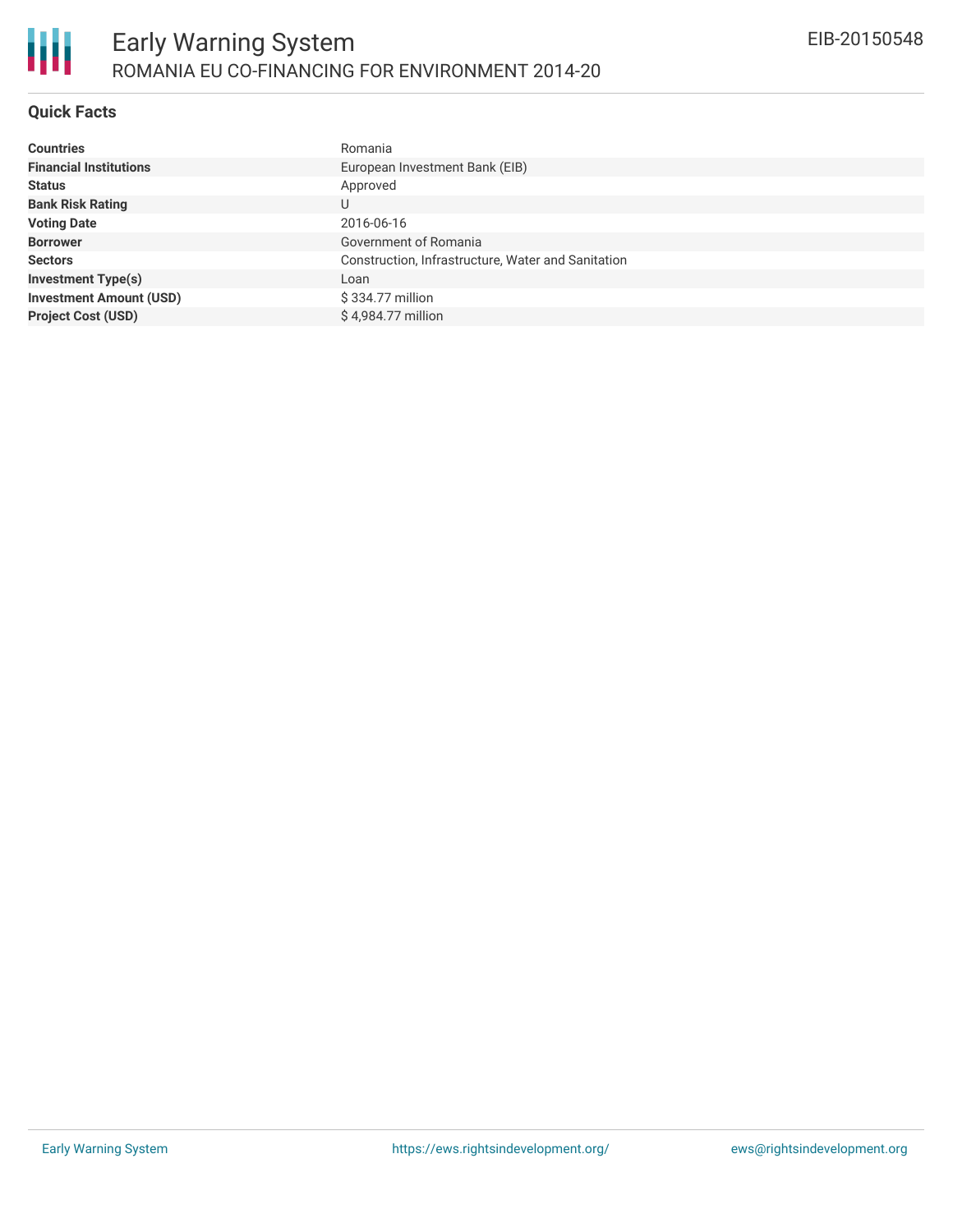

#### **Project Description**

This project finances the extension and modernization of the water and municipal solid waste management infrastructure in Romania.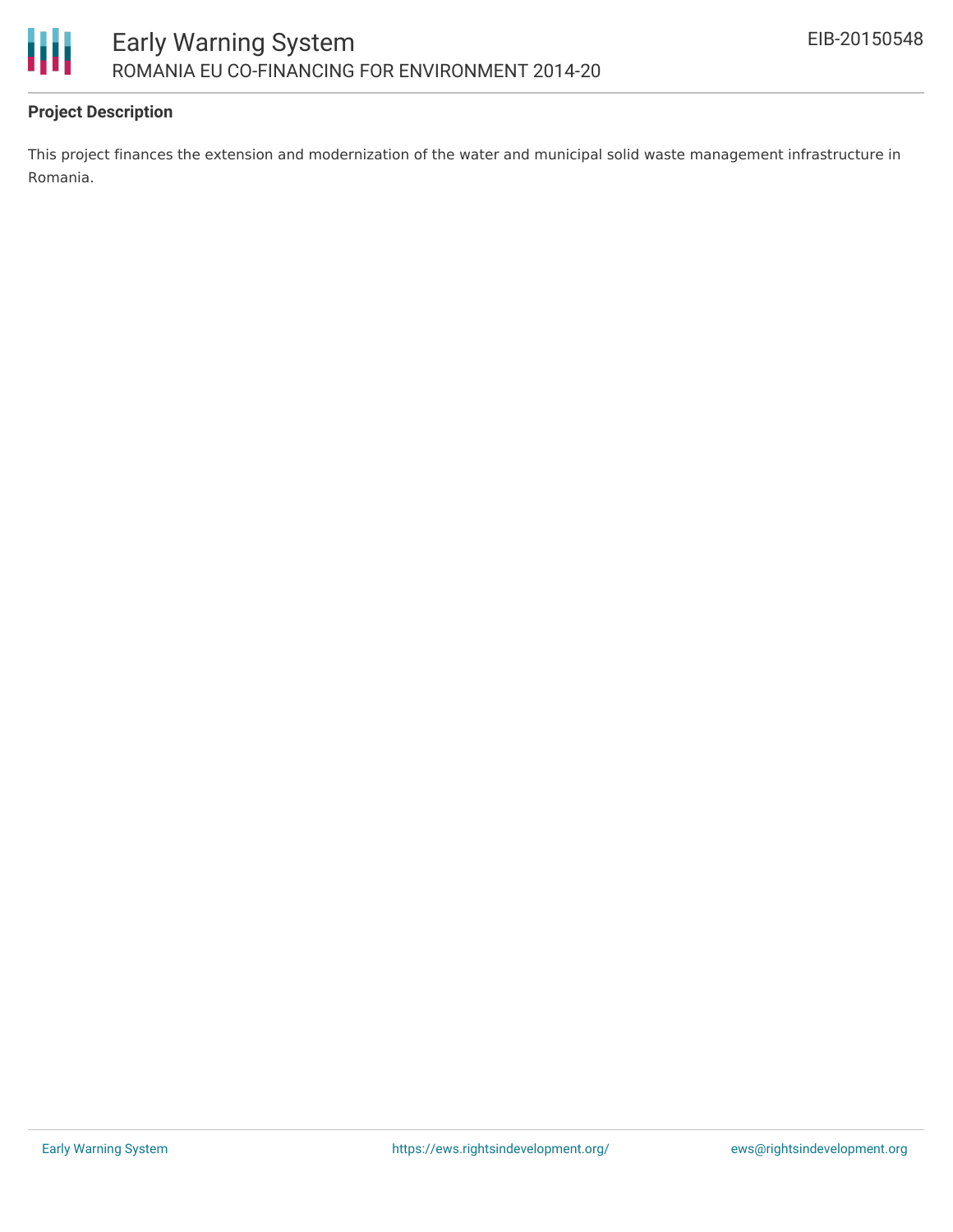

#### **Investment Description**

European Investment Bank (EIB)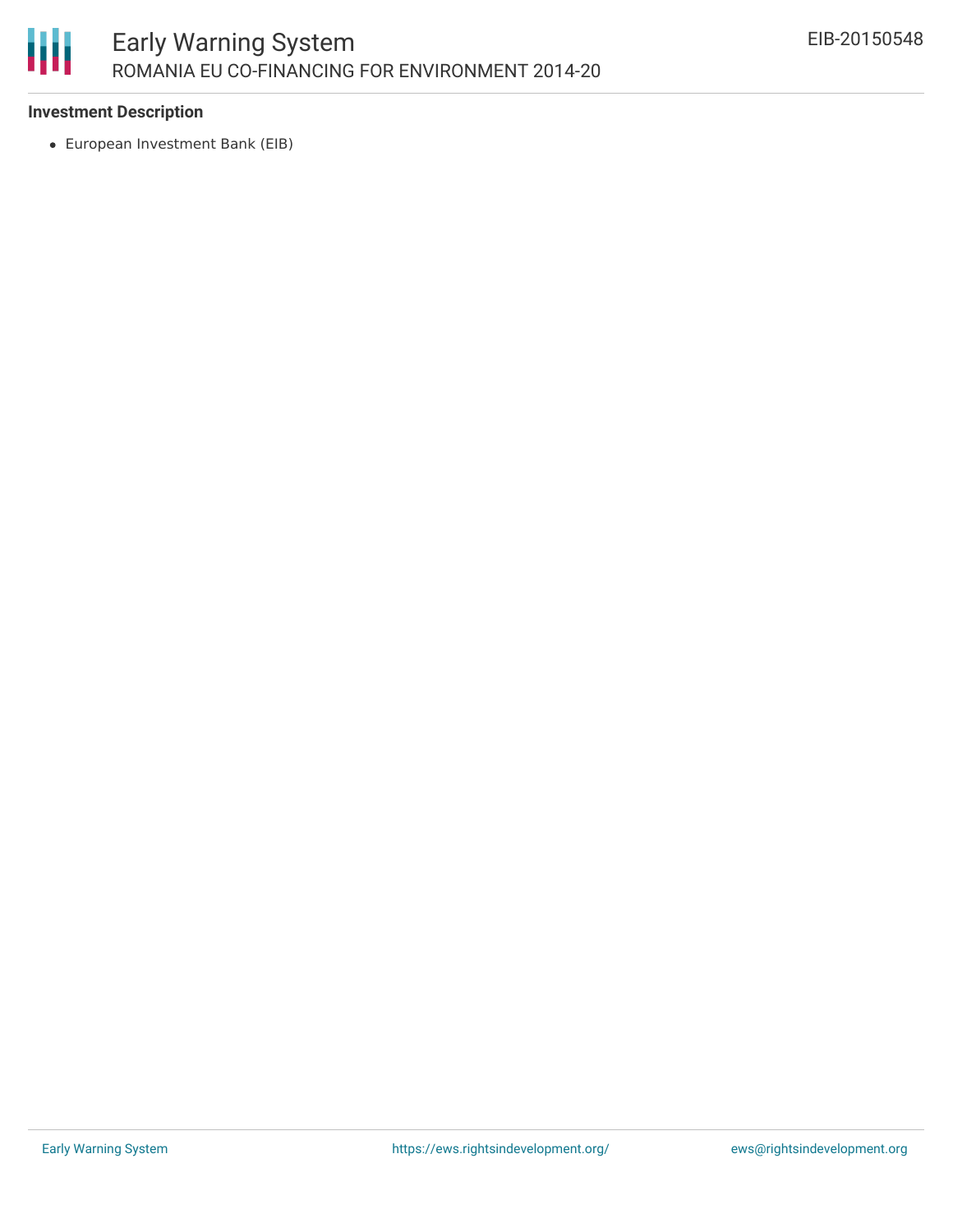

#### **Contact Information**

\*No contacts available\*

#### ACCOUNTABILITY MECHANISM OF EIB

The EIB Complaints Mechanism is designed to facilitate and handle complaints against the EIB by individuals, organizations or corporations affected by EIB activities. When exercising the right to lodge a complaint against the EIB, any member of the public has access to a two-tier procedure, one internal - the Complaints Mechanism Office - and one external - the European Ombudsman. A complaint can be lodged via a written communication addressed to the Secretary General of the EIB, via email to the dedicated email address complaints@eib.org, by completing the online complaint form available at the following address: http://www.eib.org/complaints/form, via fax or delivered directly to the EIB Complaints Mechanism Division, any EIB local representation office or any EIB staff. For further details, check:

http://www.eib.org/attachments/strategies/complaints\_mechanism\_policy\_en.pdf

When dissatisfied with a complaint to the EIB Complaints Mechanism, citizens can then turn towards the European Ombudsman. A memorandum of Understanding has been signed between the EIB and the European Ombudsman establishes that citizens (even outside of the EU if the Ombudsman finds their complaint justified) can turn towards the Ombudsman on issues related to 'maladministration' by the EIB. Note that before going to the Ombudsman, an attempt must be made to resolve the case by contacting the EIB. In addition, the complaint must be made within two years of the date when the facts on which your complaint is based became known to you. You can write to the Ombudsman in any of the languages of the European Union. Additional details, including filing requirements and complaint forms, are available at: http://www.ombudsman.europa.eu/atyourservice/interactiveguide.faces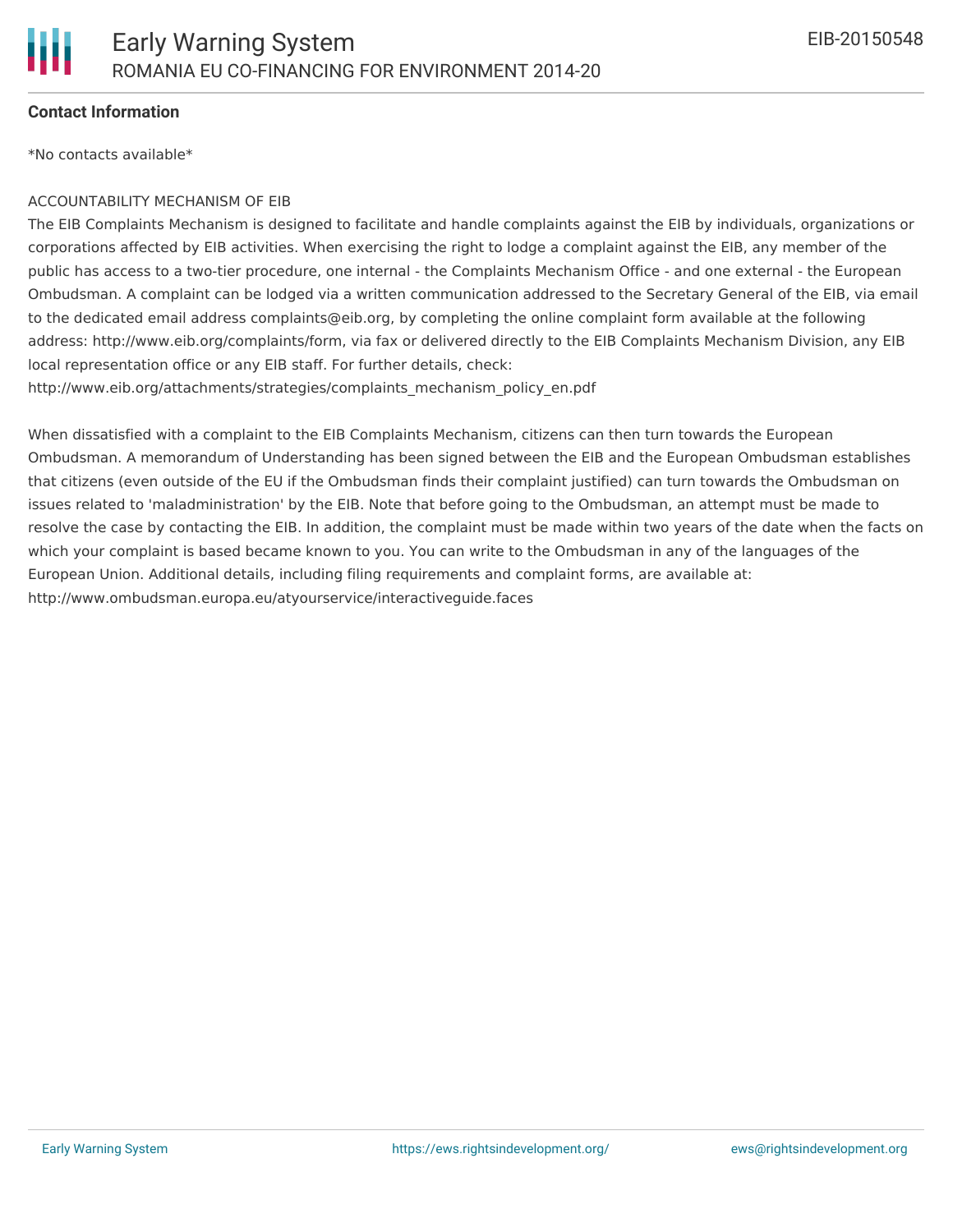

#### **Bank Documents**

- [Environmental](https://ewsdata.rightsindevelopment.org/files/documents/48/EIB-20150548_udwzGbk.pdf) and Social Data Sheet [\[Original](http://www.eib.org/infocentre/register/all/63421113.pdf) Source]
- [Non-Technical](https://ewsdata.rightsindevelopment.org/files/documents/48/EIB-20150548.pdf) Summary (NTS) [\[Original](http://www.eib.org/infocentre/register/all/61279548.pdf) Source]